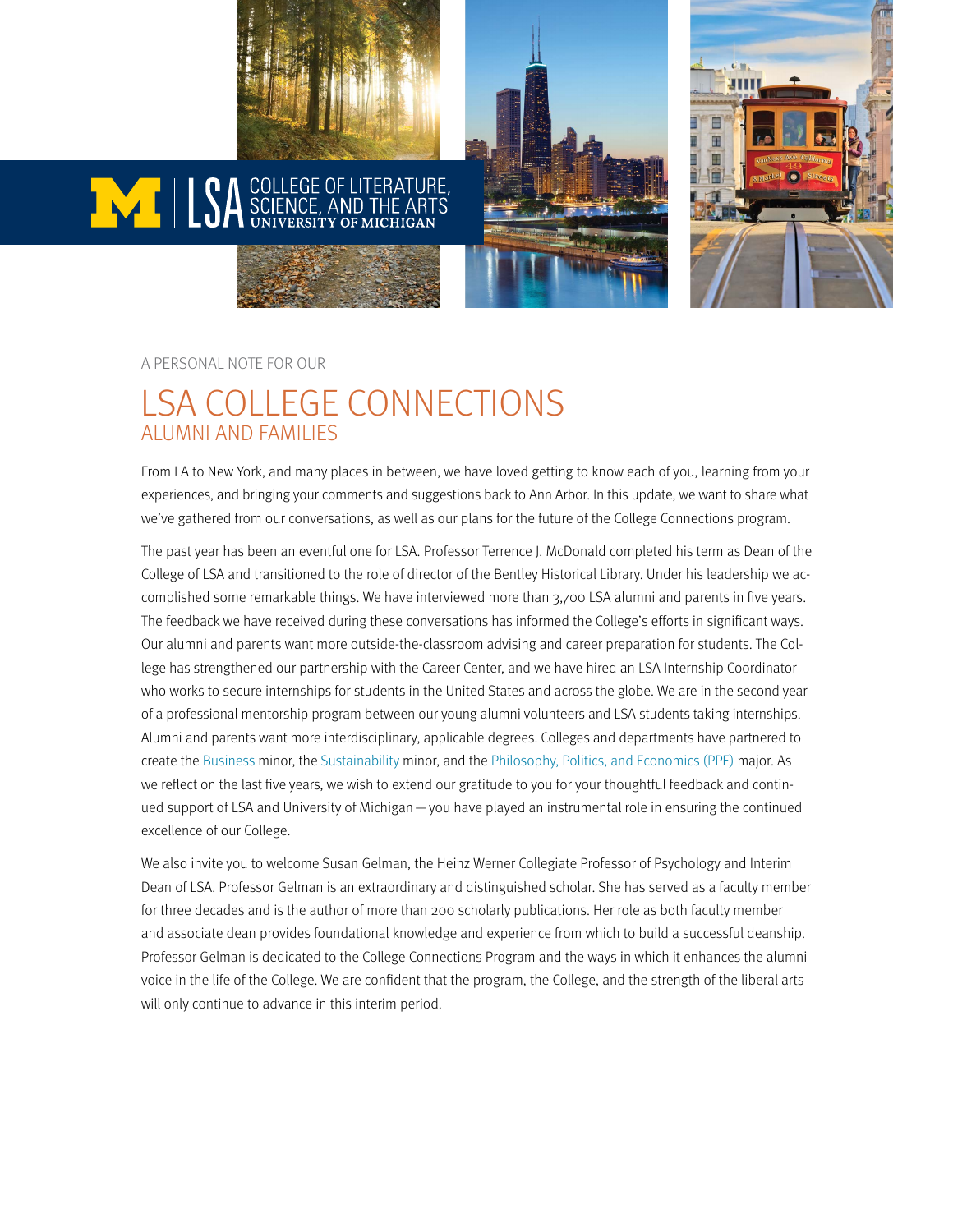### MEET THE COLLEGE CONNECTIONS TEAM

**ELLIE RECENTLY GRADUATED FROM LSA IN APRIL 2012** where she earned her B.A. in English and minor in Community Action and Social Change. Originally from Washington D.C., Ellie found a home away from home in Ann Arbor and the University of Michigan. As an undergraduate, she enjoyed tutoring students at the Sweetland Center for Writing and sharing her U-M spirit as a tour guide for the Office of Undergraduate Admissions. She also took advantage of LSA experiential learning programs, which allowed her to facilitate a theater workshop with incarcerated youth and work as a teacher's assistant at a local elementary school. Her love for travel (and food) inspired her to spend a summer abroad in Florence, Italy where she studied Renaissance Art and Italian. As an English major, she believes in the power of storytelling and loves to hear U-M alumni share stories of their passions, pursuits and blunders along the way. In her spare time, Ellie enjoys reading, cooking and cheering on Michigan athletics.

**MARK GRADUATED IN MAY WITH A B.A. IN POLITICAL SCIENCE** and minors in Community Action and Social Change and Writing. Hailing from the Chicago area, Mark grew up in the backyard of another Big Ten school yet always aspired to go to the University of Michigan. He pursued his interest in politics by getting involved in LSA Student Government and working on the organization's communications efforts. He spent several summers introducing incoming students to campus (and walking them through the fountain!) as an orientation leader. As an undergraduate, Mark participated in Michigan in Washington (MIW), a program that gave him the opportunity to live, learn, and work in the nation's capital. Mark's interest for development grew during his time in the Development Summer Internship Program (D-SIP) while he built an online resource for student philanthropy initiatives. He's excited to be a part of the College Connections team and to build relationships with LSA alumni all over the world! Mark enjoys tutoring students at 826 Michigan, an Ann Arbor youth literacy center. You may also catch him obsessively following politics.

**KATHLEEN IS A 2010 LSA GRADUATE** and a former Phebe A.I. Howell LSA Scholarship recipient. She earned her Psychology B.S. in Brain, Behavior, and Cognitive Science. Although Kathleen grew up in Colorado, she dreamed of attending the University of Michigan for as far back as she can remember and would not trade her experience for anything in the world! Her interest in health and children drew her to join Dance Marathon, a student-run nonprofit organization that raises money for pediatric rehabilitation programs and improves the lives of children with disabilities. As a Development Summer Internship Program (D-SIP) participant, Kathleen worked in Neurology planning patient conferences. Her experiences with Dance Marathon and D-SIP combined with her love of the University sparked her interest in fundraising and alumni relations. She has been with the College Connections Program since July 2011 and now manages the LSA Dean's Young Alumni Council. She lives in Ann Arbor with her husband and college sweetheart, Tim, a U-M and LSA alumnus.





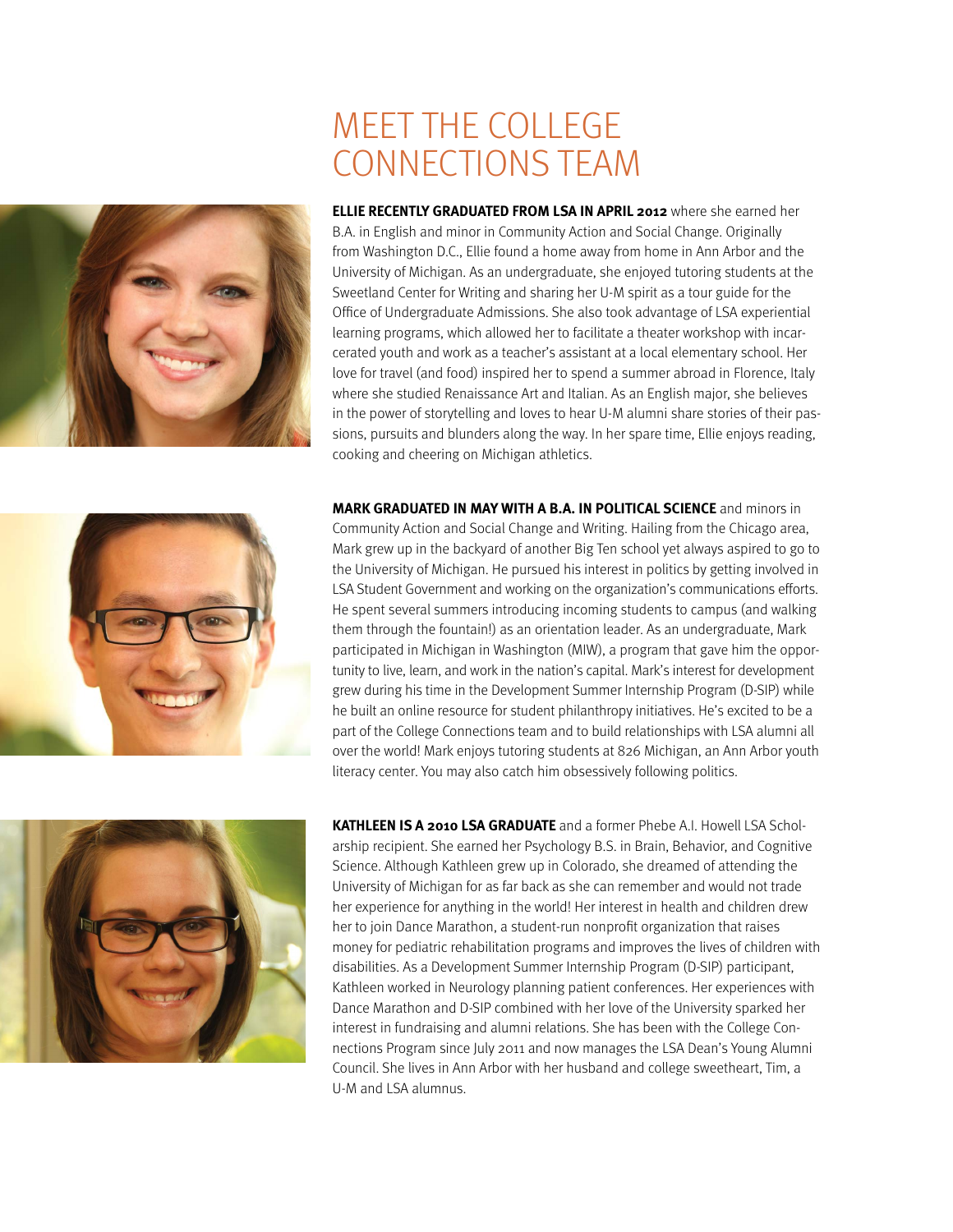# WHERE WE HAVE BEEN?

In five years of traveling College Connections has visited cities of all sizes across the US in order to hear from alumni like you!







# WHERE ARE WE GOING?

Our upcoming travel destinations include: Buffalo, Cincinnati, Las Vegas, Los Angeles, Madison, Miami, Minneapolis, New York City, Phoenix, Portland (OR), Richmond, Rochester, Sacramento, San Antonio, San Francisco, Sarasota, Washington D.C. and West Palm Beach. If you have an LSA friend or family member in any of these areas who would be interested in participating, please free to pass along their name and contact information. We would be delighted to interview them!

We're always looking for creative ways to hear from a broad spectrum of alumni. This past August we traveled "up north" to Camp Michigania, where we interviewed alumni hailing from all parts of the country. We had a blast getting to know some wonderful LSA campers, and we're excited to visit again next year.

#### **VISIT NUMBERS BY LOCATION:**

Albuquerque: 13 Ann Arbor: 667 Atlanta: 55 Austin: 23 Boston: 113 Chicago: 321 Cincinnati: 32 Cleveland: 25 Columbus: 34 Connecticut: 18 Dallas: 19 Denver: 89 Detroit: 732 Grand Rapids: 73 Houston: 18 Indianapolis: 37 Lansing: 58 Los Angeles: 96 Miami: 20 Milwaukee: 14 Minneapolis: 26 Naples: 15 Nashville: 16 New Jersey: 24 New York City: 327 Philadelphia: 33 Phoenix: 26 Pittsburgh: 37 Portland: 30 Raleigh: 28 Providence, RI: 11 San Diego: 20 San Francisco: 106 Seattle: 68 St. Louis: 19 Tampa: 14 Traverse City: 23 Washington DC: 290 International: 84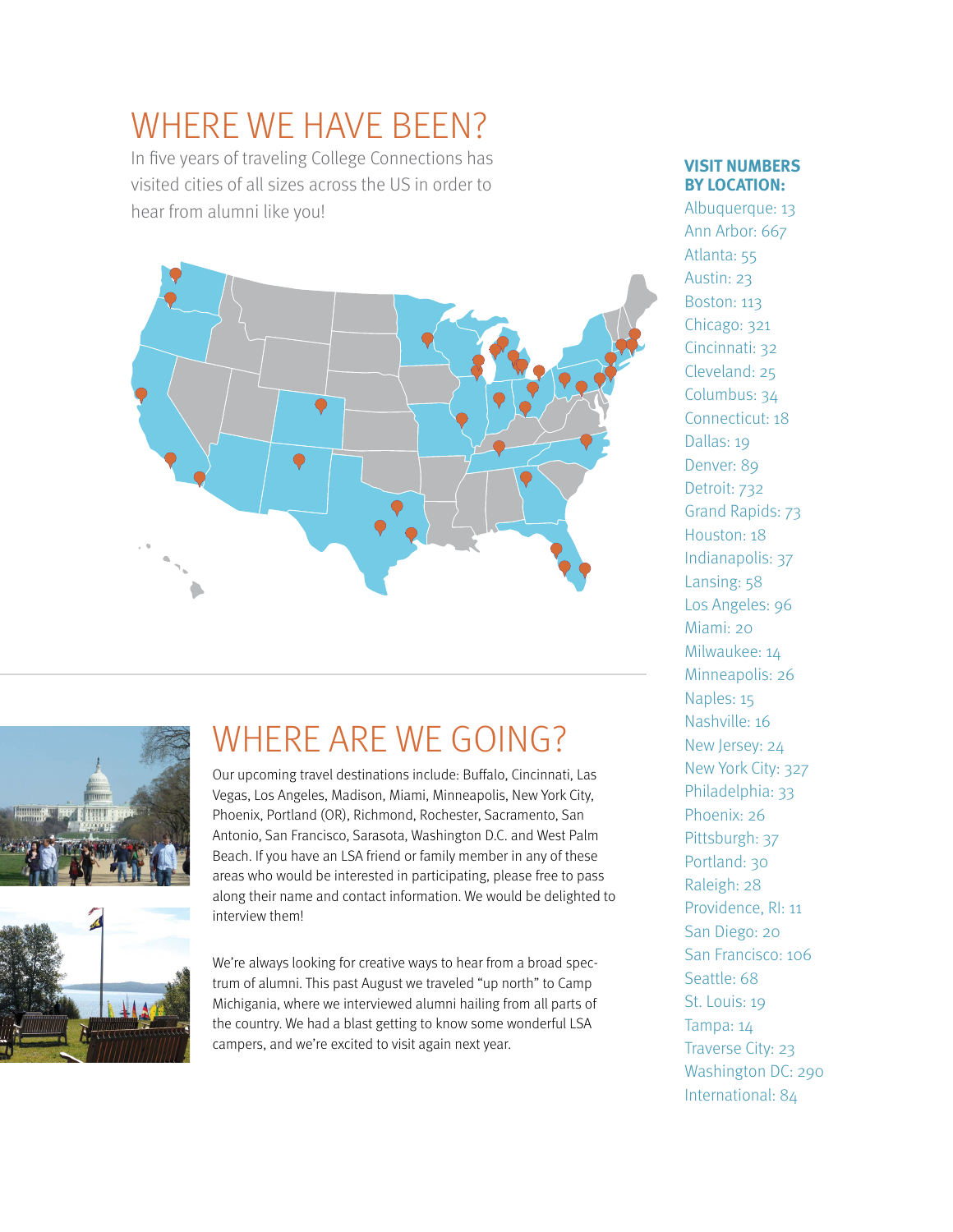### WHO YOU ARE AND WHAT YOU THINK

As College Connections embarks on our sixth year, we are excited to bring you our reports and analysis. We have conducted detailed research and put together this executive summary of the most poignant results so far.

# top five responses—<br>how did lsa influence your life or career?

| Ability to explore, gain exposure, and build<br>a broad knowledge base   | 37%             |
|--------------------------------------------------------------------------|-----------------|
| Built a solid foundation for graduate school<br>and/or career            | 28%             |
| Developed ability to analyze, think critically,<br>and problem solve     | 16%             |
| Well-roundedness                                                         | 16 <sup>%</sup> |
| Became more tolerant, open minded, and/or<br>experienced personal growth | 14%             |

## support for dean's priorities

| <b>INTERNSHIPS</b>                        | 42%             |  |
|-------------------------------------------|-----------------|--|
| <b>GUIDANCE AND/OR</b><br><b>ADVISING</b> | 36%             |  |
| <b>SERVICE-BASED</b><br><b>LEARNING</b>   | 33 <sup>%</sup> |  |
| <b>STUDY ABROAD</b>                       | 28%             |  |
| <b>WRITING SKILLS</b>                     | $q\%$           |  |

### decades represented



### top 10 industries represented

|                | LEGAL                        |
|----------------|------------------------------|
| 3 <sup>%</sup> | <b>EDUCATION</b>             |
| 3%             | <b>OTHER</b>                 |
|                | <b>MEDICINE/HEALTH</b>       |
| 5              | <b>STUDENT</b>               |
| <u>g</u>       | <b>FINANCE</b>               |
|                | JOURNALISM/MEDIA             |
|                | <b>MARKETING/ADVERTISING</b> |
|                | <b>NONPROFIT</b>             |
|                | <b>MANAGEMENT</b>            |

#### results from parent interviews

81% of LSA parents agreed with the statement, "I trust the quality of a U-M degree, and I am not concerned about the quality of instructors."

**74%** would recommend U-M to another parent and/or prospective student.

**60%** of LSA parents mentioned concerns regarding U-M housing.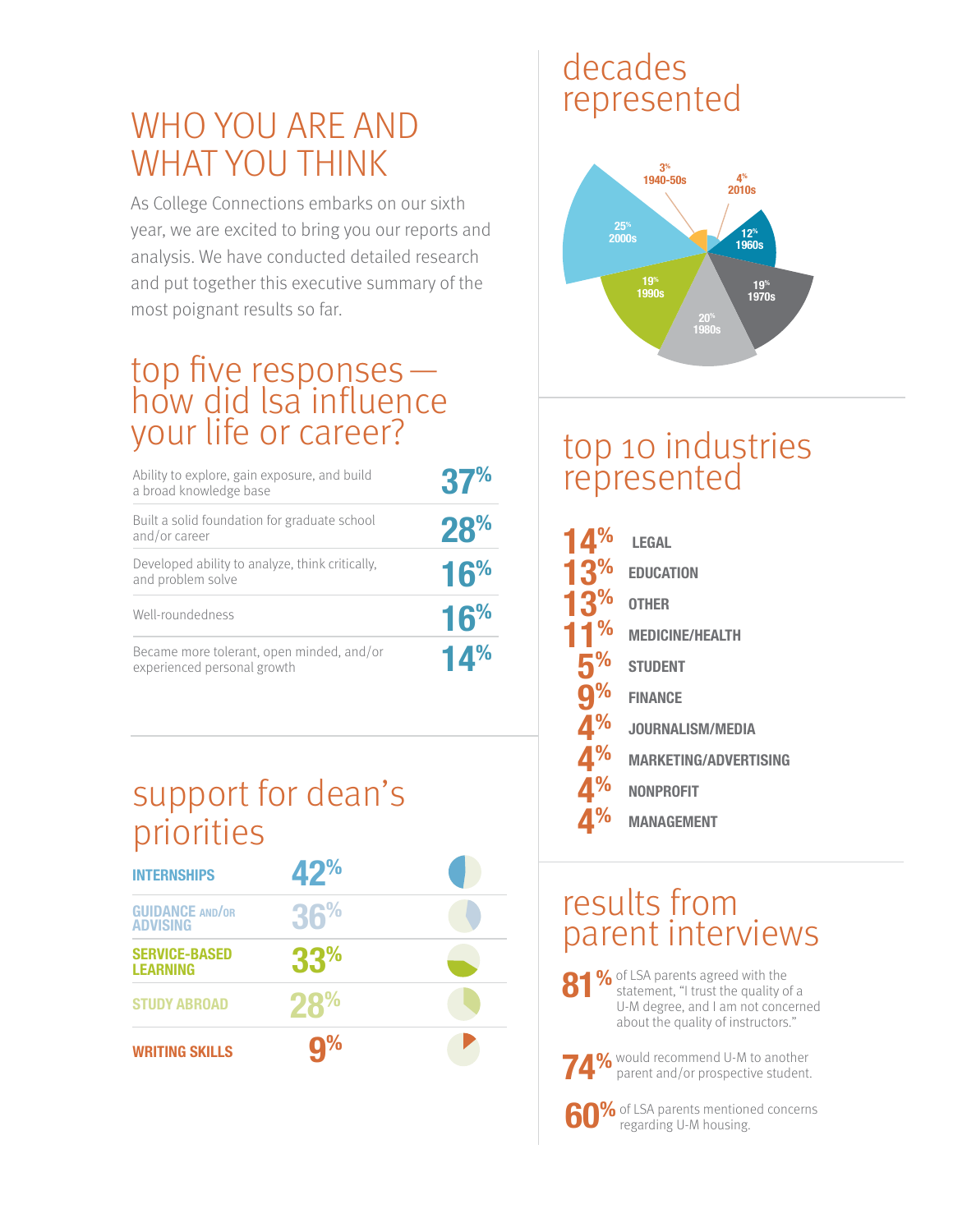#### preparation for students

**57% IMPROVED ADVISING 45% CAREER PREPARATION/GUIDANCE 29% INTERNSHIPS 26% ADDITIONAL SOPHOMORE INITIATIVE PROGRAMS 24% MORE ACCESS TO ALUMNI MENTORS**

### THE LIBERAL ARTS IN THE NEWS

It's no secret that the liberal arts have been at the forefront of the national debate on the state of higher education. We have all seen the headlines framing the humanities as teetering treacherously over the brink, and the liberal arts graduates among us are all too familiar with the phrase, "what are you going to do with a liberal arts degree?"

We have enjoyed engaging in lively conversation with each of you about the state of the liberal arts and sciences, and we wanted to continue the conversation by sharing some thought-provoking news articles and videos that touch on this topic.

#### [THE HEART OF THE MATTER: A VIDEO FROM THE COMMISSION ON THE HUMANITIES & SOCIAL SCIENCES](http://vimeo.com/68662447)

The Commission on the Humanities & Social Sciences was established to advance the national discourse on the importance of the humanities and social sciences in order to ensure a brighter future for our country. The Commission created this video, which puts forth a thoughtful, heartfelt defense of the humanities. For students worried that their liberal arts degree won't translate to employment post-graduation, [this video](http://vimeo.com/68662447) delivers a powerful affirmation of the ways a humanities and social science background prepares students for a career and, more importantly, life.

#### [TED TALK: BENNINGTON COLLEGE'S PRESIDENT CALLS FOR A REINVENTION OF LIBERAL ARTS EDUCATION](http://www.ted.com/talks/liz_coleman_s_call_to_reinvent_liberal_arts_education.html)

Bennington College President, Liz Coleman, calls for a radical rethinking in the way universities teach the liberal arts during [this TED talk.](http://www.ted.com/talks/liz_coleman_s_call_to_reinvent_liberal_arts_education.html) Rather than encouraging increasing specialization in technical fields, she calls for a more commanding role of the traditional disciplines in the curriculum, coupled with an interdisciplinary approach.

#### ["THE HIGHLY USEFUL CRISIS IN THE HUMANITIES"](http://chronicle.com/article/The-Highly-Useful-Crisis-in/141227/?cid=at&utm_source=at&utm_medium=en)

[This article](http://chronicle.com/article/The-Highly-Useful-Crisis-in/141227/%3Fcid%3Dat%26utm_source%3Dat%26utm_medium%3Den) from The Chronicle of Higher Education explains how historically, during times of economic downturn, increasing numbers of students gravitate towards STEM majors. Rather than declare this shift a crisis, we should expect it as a predictable reaction to economic hardship.

#### [MICHIGAN RANKED AS "DREAM SCHOOL"](http://www.princetonreview.com/college-hopes-worries.aspx)

The University of Michigan places in the top 10 for "dream schools" by both parents and students, as published in the Princeton Review's annual ["College Hopes and Worries Survey."](http://www.princetonreview.com/college-hopes-worries.aspx) At the same time, the study reveals that student debt and the state of the economy are chief concerns, even if students are accepted into their dream school.

#### ["THE DECLINE AND FALL OF THE ENGLISH MAJOR"](http://www.nytimes.com/2013/06/23/opinion/sunday/the-decline-and-fall-of-the-english-major.html)

The New York Times Editorial Board published [this interesting read](http://www.nytimes.com/2013/06/23/opinion/sunday/the-decline-and-fall-of-the-english-major.html) on the narrowing emphasis and technical specialization of the humanities — and the value and versatility of thought gained from studying literature.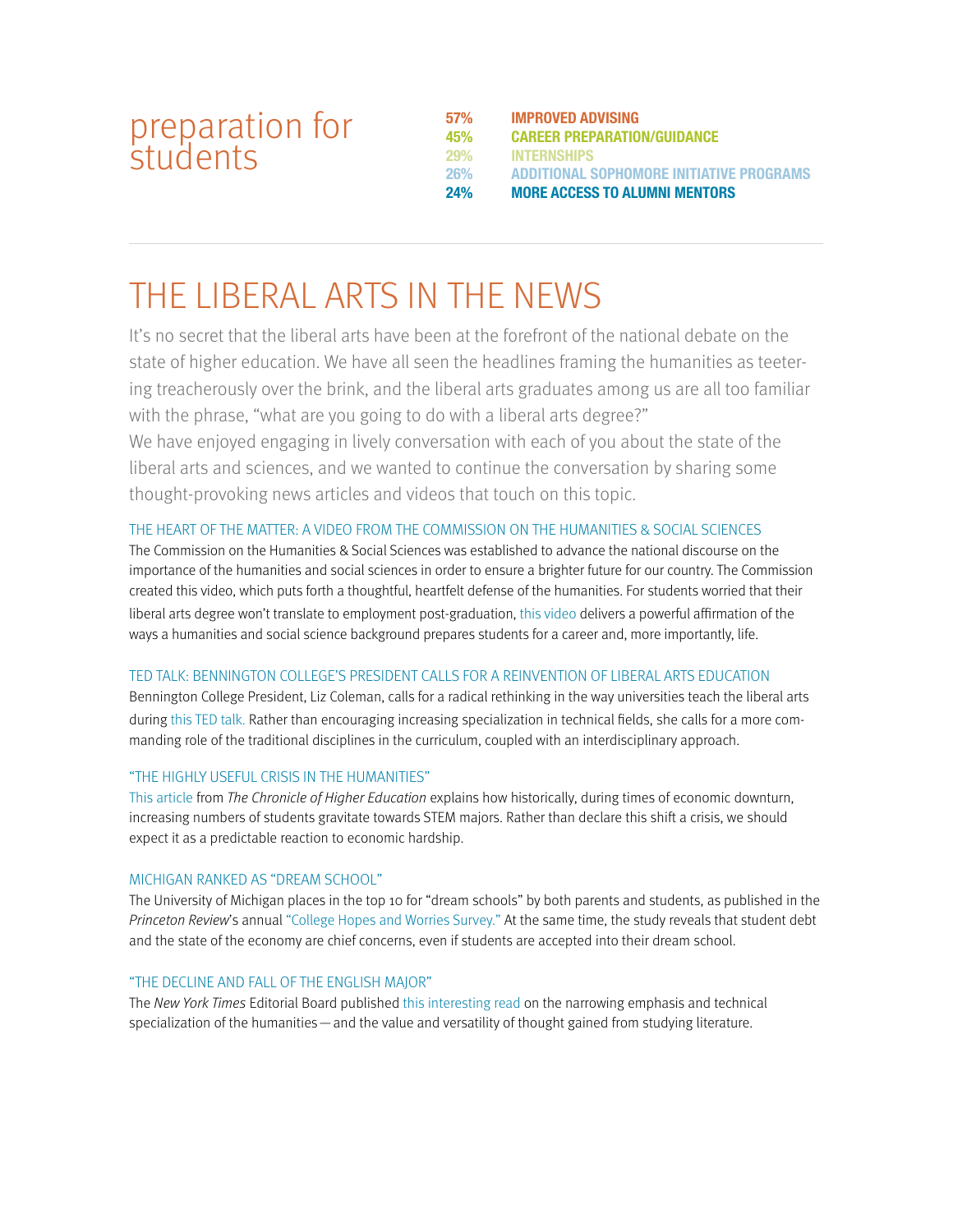



(top) History students at the historic Fort Wayne in Detroit, Michigan.

(bottom) Students pose with President Obama during their semester in D.C. for the Michigan in Washington Program.

## REPRESENTING YOUR VOICE TO THE COLLEGE

LSA alumni and parents have shared their desire to see more opportunities for internships and career preparation for our students. Let's take a look at what LSA is doing, thanks to your feedback:

We are making sure all students can afford life-changing professional experiences through the [LSA Internship Priority.](https://www.lsa.umich.edu/alumni/youngalumnicouncil/internshippriority) Thanks to generous donations from alumni, including many of you, the College of LSA was able to award more than \$86,000 in stipends for students taking unpaid or low-wage internships this past summer. We are committed to ensuring that all students, regardless of financial circumstances, can take advantage of a valuable internship opportunity.

We created the [LSA International Internship Program](http://www.lsa.umich.edu/students/internabroad) that connects students with exciting internships in countries across the world (Belgium, Germany and Switzerland, to name a few). Students are placed in meaningful, life-changing work environments, from assisting at an orphanage in Nicaragua to teaching English in Morocco. Follow the LSA International Internship student [blog here](http://lsasummerinterns2013.blogspot.com/).

We're continuing to expand our [Michigan in Washington \(MIW\)](http://www.lsa.umich.edu/michinwash) program. MIW students live in Washington, D.C., and intern at places as diverse and prestigious as the Department of Justice, the French Embassy, and the Earth Day Foundation—all while working with a mentor who is a U-M alum, and producing meaningful research in a topic of their interest. Check out the newest MIW video, [here.](http://www.lsa.umich.edu/lsa/ci.michigangoestowashington_ci.detail)

[Semester in Detroit \(SID\)](http://www.lsa.umich.edu/sid) was created with the same experiential learning theme in mind. SID students live in bustling Midtown Detroit while interning at non-profit organizations and taking a full load of urban studies classes. We believe that "live, work, study" is the perfect combination for innovative learning and professional development.

We're also granting academic credit for internship experience and offering an internship preparation course that teaches students how to translate the durable skills they've learned in the classroom to the workplace. In this course, students learn concrete skills associated with representation of self, including resume writing and interviewing, and they explore subjects such as the economics of paid/unpaid internships and the psychology of professional identity.